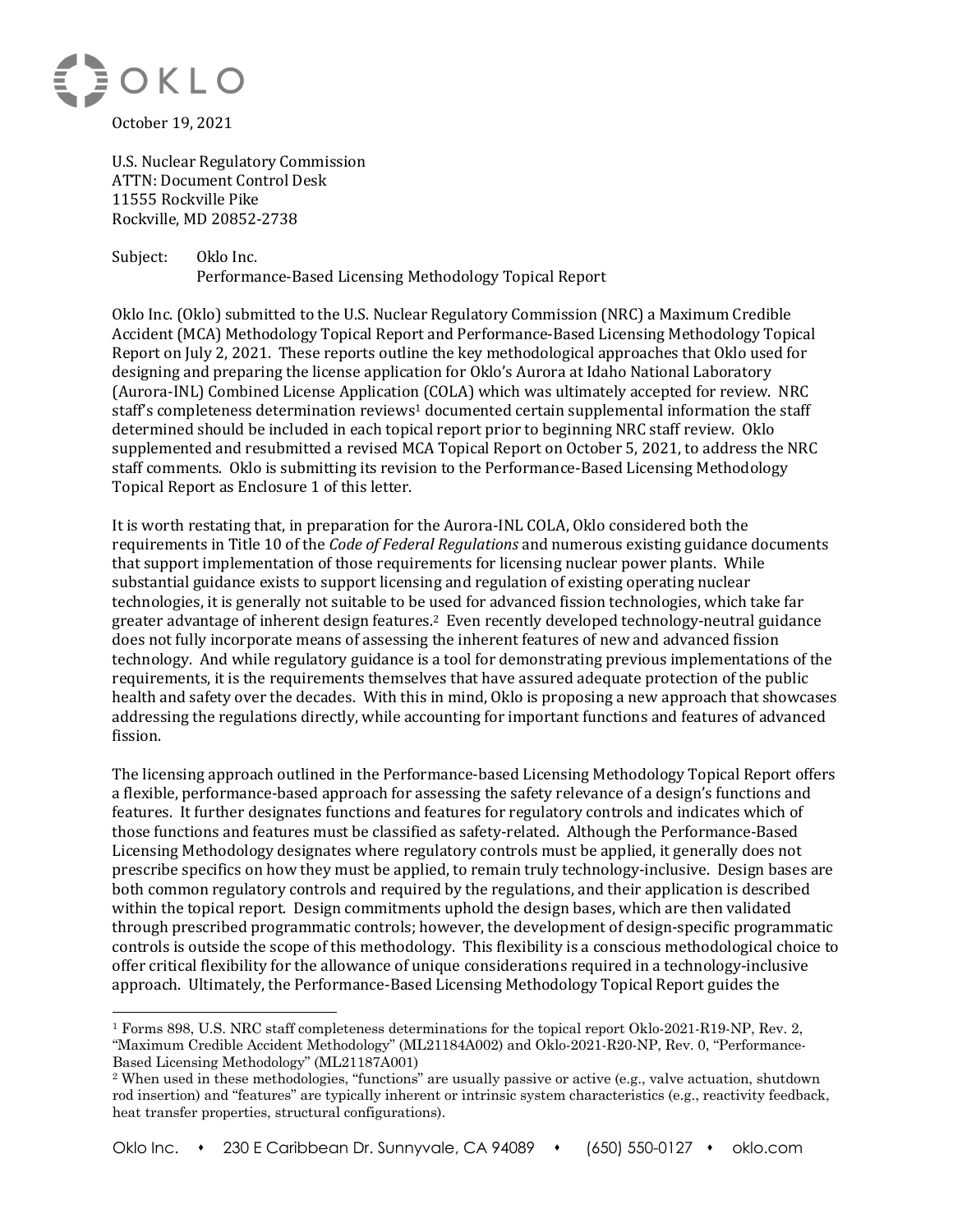

development and tracking of the appropriate regulatory controls to assure safety from design to construction, and into operation. This results in a better framework for assuring safety and regulatory compliance, while also facilitating the commercialization of advanced nuclear power.

In the NRC staff's completeness determination forms for the Performance-based Licensing Methodology Topical Report, the staff provided three high level comments. Below is a brief description of the changes made to the topical report in response to the staff's comments.

- Comment I Comment I provided a comprehensive request for clarification on certain regulatory requirements that did not appear to be explicitly addressed within the Performance-Based Licensing Methodology. Oklo supplemented the topical report to be clearer about the intent of the methodology with respect to how it is intended to meet certain regulatory requirements. For the specific comments identified in the completeness determination form:
	- $\circ$  Comment I.A Oklo supplemented Section 3.5, "Assigning design bases and commitments," to assure that design bases and design commitments for new or novel features should include programmatic controls that ensure the performance of those safety features have been appropriately demonstrated for acceptability and are sufficiently understood, as needed per 10 CFR 50.43, "Additional standards and provisions affecting class 103 licenses and certifications for commercial power," paragraph (e).
	- $\circ$  Comment I.B Appendix A, "Performance-based structure" Section A.4.1, "Description and analysis of SSCs," discusses the development of Chapter 2 of the Final Safety Analysis Report, which for Oklo designs, includes a discussion of the regulatory requirement 10 CFR 52.79, "Contents of applications; technical information in final safety analysis report," paragraph  $(a)(2)$ . Therefore, Oklo supplemented Section A.4.1 to include the need to address all of the elements of 10 CFR 52.79(a)(2) when submitting an application for a combined license.
	- $\circ$  Comment I.C Oklo supplemented Section 3.6.2, "Application of quality assurance," to explain how the methodology requires that functions and features are assigned to systems, sub-systems, components (SSCs) or portions of components, but does not prescribe a specific method for this assignment, as this must be done at the discretion of the designer. However, the creation of design bases, design commitments, and programmatic controls used to uphold functions or features inherently must provide specificity with regards to which SSCs or portions of components will be used to perform each function or embody each feature. Specifically, these assignments should be clear in an NRC application and the corresponding quality assurance requirements for the purpose of identifying those SSCs having importance to safety, as required by Criterion II of Appendix B to 10 CFR Part 50 and 10 CFR 50.34, "Contents of applications; technical information," paragraph  $(f)(3)$ .
	- $\circ$  Comment I.D Oklo revised the topical report to focus on the safety-by-design approach utilized by this methodology. A key characteristic of this methodology is the ability to iterate, alongside a licensing basis event analysis methodology, to cover the full spectrum of events, including uncertainties associated with the design and the selection process. The licensing basis event analysis methodology is a separate methodology from the Performance-Based Licensing Methodology and is the basis for the acceptance criteria - the Performance-Based Licensing Methodology does not define the acceptance criteria and does not use a single acceptance criterion of dose. Since this Performance-Based Licensing Methodology is technology-inclusive and intended for designers of new plants, it is flexible in its implementation and does not prescribe which functions and features must be classified as safety-related. Instead, this methodology provides one approach to evaluating the safety relevance of those functions and features to the licensing basis event analysis. Oklo has further revised the topical report to clarify this point, as well as that Oklo is not requesting an exemption for NRC applicants who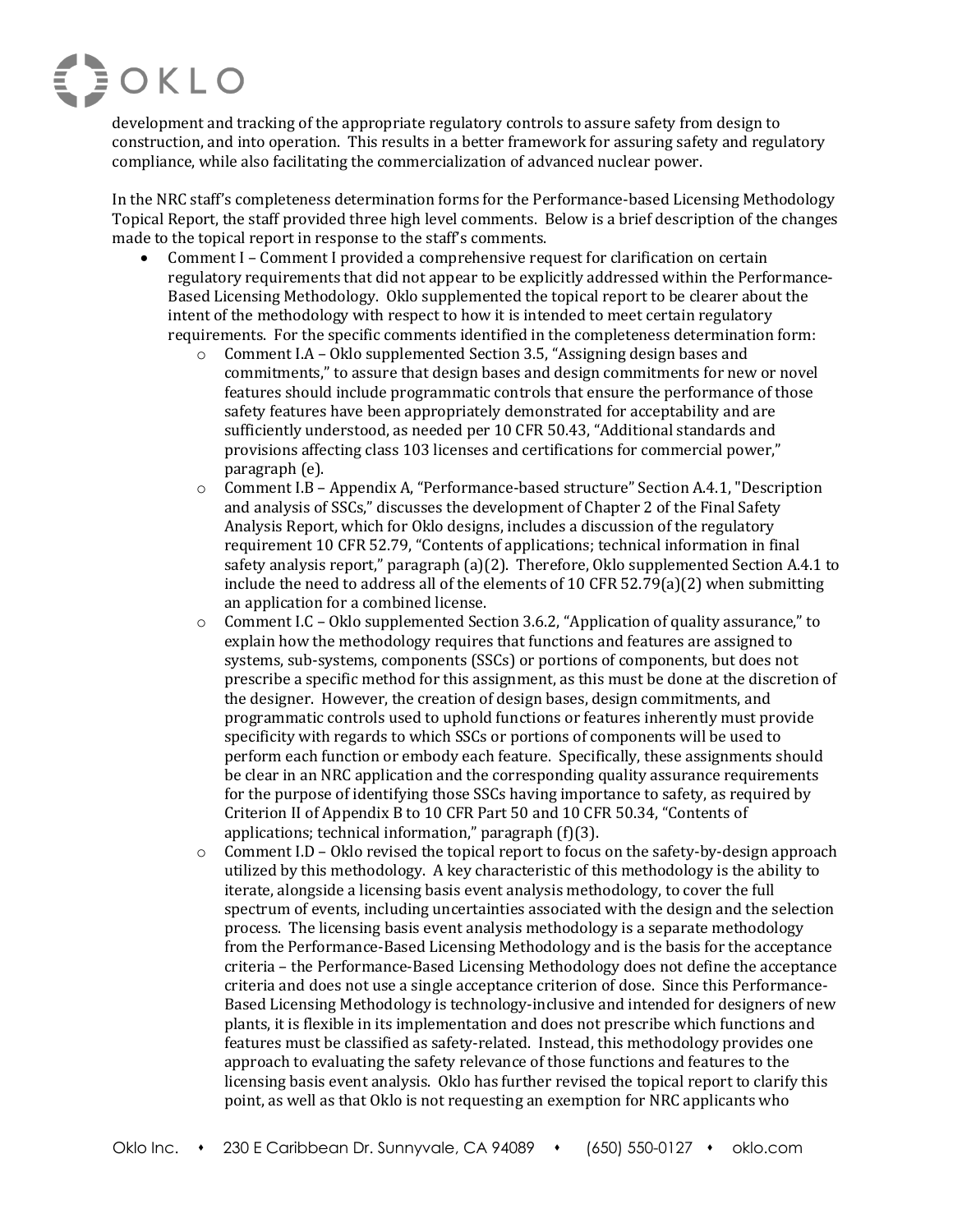## **EDOKLO**

choose to use this methodology. Oklo also revised the topical report to reiterate the requirements of 10 CFR related to NRC applicants who choose to deviate from the 10 CFR requirements where they are not necessary to achieve the underlying purpose of the rule, and when NRC applicants choose to do so, they should evaluate whether exemptions from requirements are necessary in accordance with 10 CFR 50.12, "Specific exemptions."

- $\circ$  Comment I.E Oklo supplemented Appendix A, Section A.4.4, "Principal design criteria," to clarify it is not the purpose of the topical report to prescribe how principal design criteria are developed. Rather, an NRC applicant using this methodology is free to use methods from existing guidance, follow the approach taken by Oklo, or to develop their own methodology for identifying principal design criteria. Furthermore, principal design criteria need not be developed in advance of the implementation of this methodology.
- Comment II Oklo supplemented Section 1, "Purpose and scope," to address the need to pursue exemptions when application of the methodology, combined with a specific technology, demonstrates the need.
- Comment III Oklo supplemented throughout the topical report that the specific purpose of the Performance-Based Licensing Methodology is to describe a method for assessing the safety of functions and features on the licensing basis event analysis and for designating regulatory controls, by assigning design bases and design commitments to uphold those functions and features. However, the development of the full suite of programmatic controls (outside of quality assurance) is beyond the scope of this methodology. This allows for key flexibility in the design of programmatic controls to allow for the unique design-specific considerations. The topical report was supplemented, where appropriate, to discuss the need to account for the points raised by the NRC staff in the sub-bullets of Comment III.

Oklo participated in numerous public meetings with NRC staff to understand the intent of the NRC staff's comments. In doing so, it became apparent that additional clarification was necessary to better articulate how this methodology was intended to interface with other design and operation requirements. Therefore, to support the acceptance and review of the topical report, supplemental information was incorporated throughout to make the implementation language clearer and strengthen the methodology. Specifically, Oklo added two paragraphs that explained key interfacing interfaces between the Performance-Based Licensing Methodology and that of both the analysis of licensing basis event(s) (Section 3.2, "Identifying licensing basis event(s)") and an NRC applicant's Quality Assurance Program Description (Section 3.6, "The role of quality assurance as a programmatic control: assigning quality assurance requirements").

Oklo is preparing an illustrative example, as a companion to the Performance-Based Licensing Methodology, that provides a walk-through of the implementation of these methodologies from event analysis and identification of a potential safety function and how it would be expected to be incorporated into the design, analyzed and iterated upon, and then subsequently designated with a design basis, design commitments, and regulatory controls. While it is expected that this example will aid in understanding the implementation of the Performance-Based Licensing Methodology and its interface with the MCA Methodology, it should be viewed as a supporting document and therefore was not incorporated into the topical report itself. Oklo will be make this companion example available shortly following this submittal.